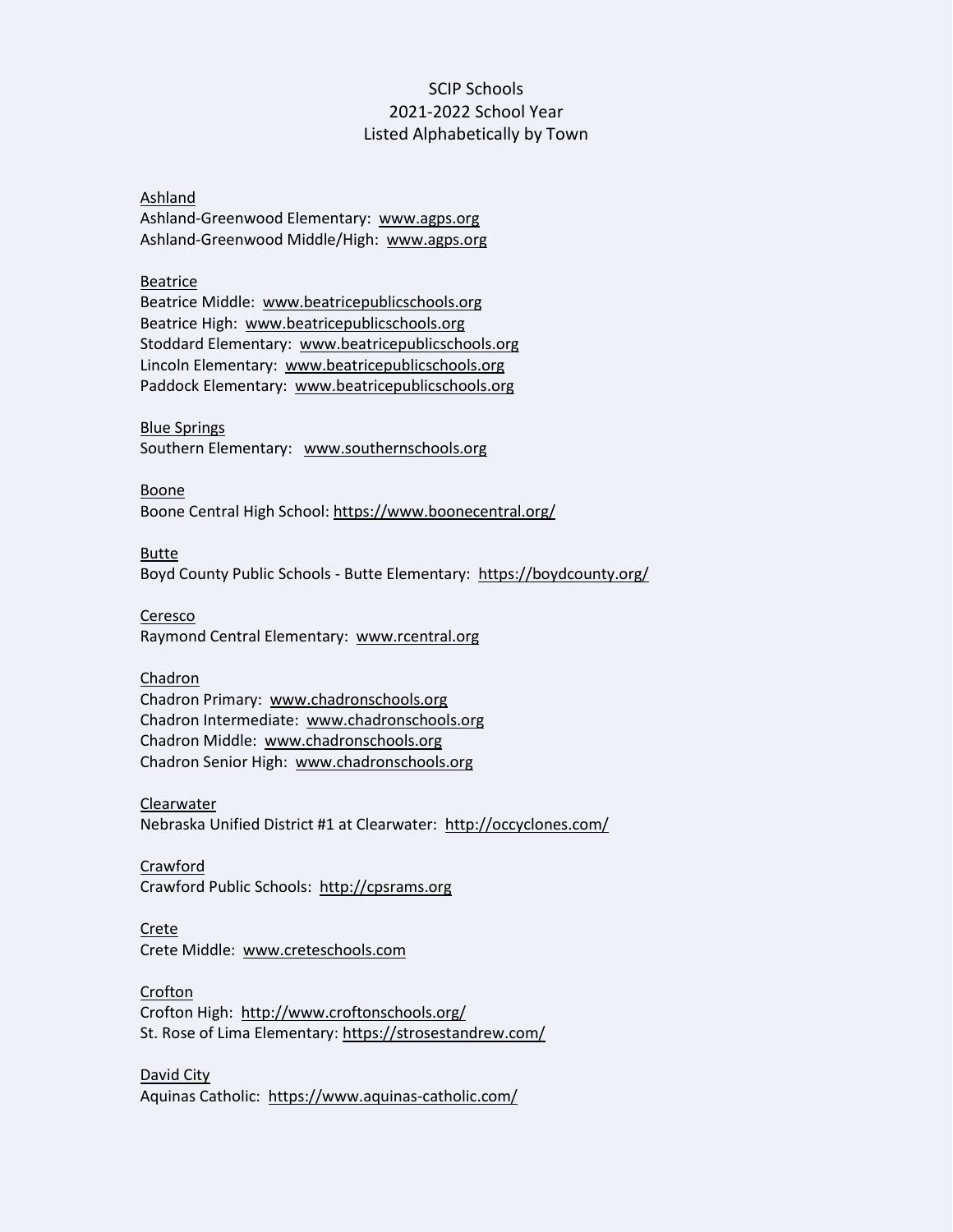#### Daykin Meridian Elementary: [www.meridianmustangs.org](http://www.meridianmustangs.org/) Meridian Jr/Sr High: [www.meridianmustangs.org](http://www.meridianmustangs.org/)

#### Dewitt

Tri-County Elementary: [www.tricountyschools.org](http://www.tricountyschools.org/) Tri-County Jr/Sr High: [www.tricountyschools.org](http://www.tricountyschools.org/)

#### Dorchester

Dorchester Public: [www.dorchesterschool.org](http://www.dorchesterschool.org/)

## Elgin

Elgin Public Schools: <https://www.elgineagles.org/>

## Emerson

Emerson-Hubbard Jr./Sr. High School: <https://www.emersonhubbardschools.org/>

## Falls City

Falls City Middle: [www.fctigers.org](http://www.fctigers.org/) Falls City Senior High: [www.fctigers.org](http://www.fctigers.org/) Sacred Heart Catholic: [www.fcsacredheart.org/](http://www.fcsacredheart.org/)

## Fairmont

Fillmore Central Middle: [www.fillmorecentral.org](http://www.fillmorecentral.org/)

## Firth

Norris Elementary[: http://www.norris160.org/elementary](http://www.norris160.org/elementary) Norris Intermediate: [www.norris160.org/intermediate](http://www.norris160.org/intermediate)  Norris Middle: [www.norris160.org/middleschool](http://www.norris160.org/middleschool) Norris High: [www.norris160.org/highschool](http://www.norris160.org/highschool)

## Fremont

Archbishop-Bergan Catholic School[: https://www.berganknights.org/](https://www.berganknights.org/)

## Friend

Friend Elementary: [www.friendbulldogs.org](http://www.friendbulldogs.org/) Friend Jr/Sr High: [www.friendbulldogs.org](http://www.friendbulldogs.org/)

## Geneva

Fillmore Central High: [www.fillmorecentral.org/](http://www.fillmorecentral.org/)

## Gibbon

Gibbon Public: <http://gibbonpublic.org/>

## Henderson

Heartland Community Elementary: [www.heartlandschools.org](http://www.heartlandschools.org/) Heartland Community Middle/High: [www.heartlandschools.org](http://www.heartlandschools.org/)

## Humboldt

Humboldt/Table Rock Steinauer Schools: [www.htrstitans.com](http://www.htrstitans.com/)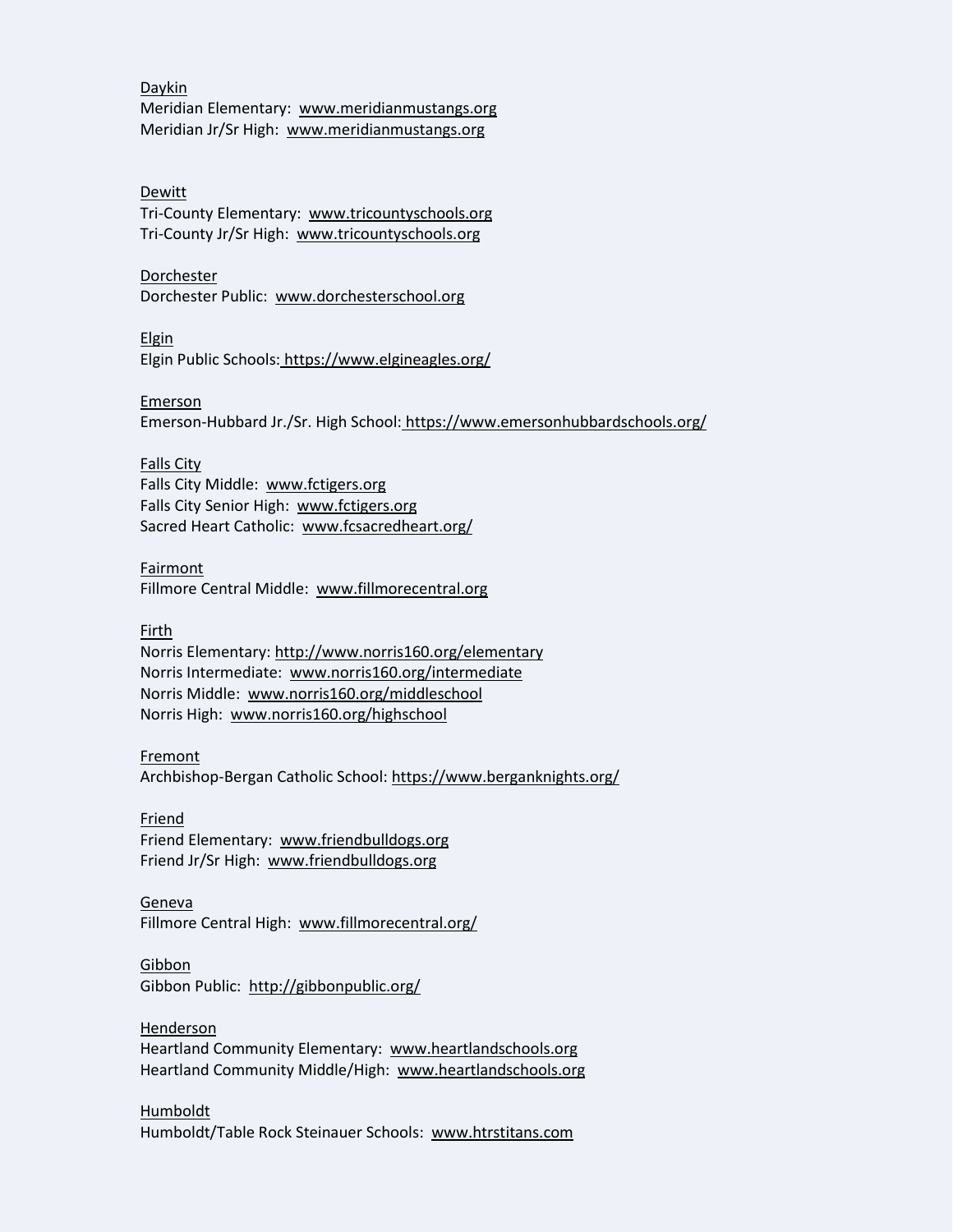Laurel Laurel Concord Coleridge School:<https://www.lccschool.org/>

Lincoln

All Public Schools: [www.lps.org](http://www.lps.org/) OR by school

High Schools:

Lincoln East: [http://ehs.lps.org](http://ehs.lps.org/) Lincoln High: [http://lhs.lps.org](http://lhs.lps.org/) Lincoln North Star: [http://lns.lps.org](http://lns.lps.org/) Lincoln Northeast: [http://lne.lps.org](http://lne.lps.org/) Lincoln Southeast: [http://lse.lps.org](http://lse.lps.org/) Lincoln Southwest: [http://lsw.lps.org](http://lsw.lps.org/) Arts & Humanities Focus Program:<http://wp.lps.org/arts> Bryan Community Focus Program: <http://wp.lps.org/bryan> Career Academy:<http://wp.lps.org/tca> Student Support Program: [www.lps.org](http://www.lps.org/)  Yankee Hill[: https://yankeehill.lps.org/](https://yankeehill.lps.org/)

## Middle Schools:

Culler: <http://wp.lps.org/culler> Dawes: <http://wp.lps.org/dawes> Goodrich: <http://wp.lps.org/goodrich> Irving: <http://wp.lps.org/irving> Lefler: <http://wp.lps.org/lefler> Lux: <http://wp.lps.org/lux> Mickle: <http://wp.lps.org/mickle> Moore[: https://moore.lps.org/](https://moore.lps.org/) Park: <http://wp.lps.org/park> Pound: <http://wp.lps.org/pound> Schoo: <http://wp.lps.org/schoo> Scott: <http://wp.lps.org/scott> Nuernberger Education Center[: https://nec.lps.org/](https://nec.lps.org/)

Elementary Schools:

Arnold[: https://arnold.lps.org/](https://arnold.lps.org/) Beattie: <http://wp.lps.org/beattie> Calvert:<http://wp.lps.org/calvert> Campbell[: http://wp.lps.org/campbell/](http://wp.lps.org/campbell/) Cavett: <http://wp.lps.org/cavett> Clinton: <http://wp.lps.org/clinton> Everett: <http://wp.lps.org/everett> Fredstrom: <http://wp.lps.org/fredstrom> Holmes: <http://wp.lps.org/holmes> Humann: <http://wp.lps.org/humann> Huntington: <http://wp.lps.org/huntington> Kahoa:<http://wp.lps.org/kahoa/> Lakeview[: https://lakeview.lps.org/](https://lakeview.lps.org/) Norwood Park: <http://wp.lps.org/norwoodpark> Pershing: <http://wp.lps.org/pershing> Prescott: <https://prescott.lps.org/>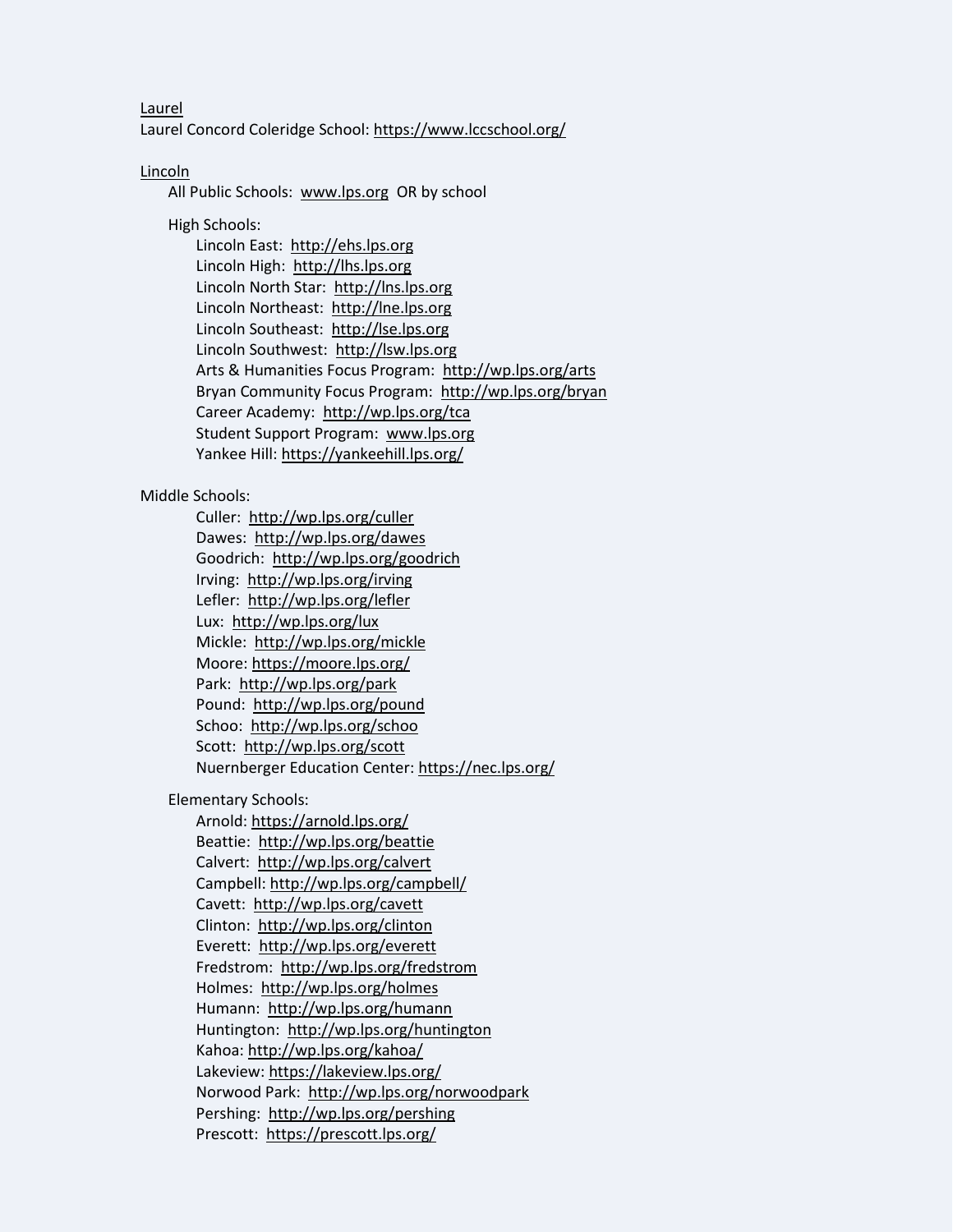Saratoga:<http://wp.lps.org/saratoga/> Sheridan: <http://wp.lps.org/sheridan> Zeman: <http://wp.lps.org/zeman> Riley: <https://riley.lps.org/> Don Sherril: <https://ddsec.lps.org/>

Non Public Schools:

Blessed Sacrament Catholic: <http://blessed-sacrament-school.com/> Christ Schools: [www.christschools.org](http://www.christschools.org/) College View Academy: [www.cvak12.org](http://www.cvak12.org/) Lincoln Lutheran Middle/ High: [www.lincolnlutheran.org](http://www.lincolnlutheran.org/) North American Martyrs Catholic: [www.namartyrs.org/school](http://www.namartyrs.org/school) Pius X High: [www.piusx.net](http://www.piusx.net/) St. Joseph Catholic: <http://school.stjosephlnk.org/Pages/default.aspx> St. Teresa Catholic: <http://school.thelittleflower-lincoln.com/> St. Michaels Catholic: <https://www.stmichaellincoln.org/> St. Peters Catholic[: https://www.saintpeterslincoln.com/](https://www.saintpeterslincoln.com/)

Lynch

Boyd County Public Schools – Lynch Elementary:<https://boydcounty.org/>

## Madison

Madison Elementary: [http://madison.esu8.org](http://madison.esu8.org/)  Madison Middle/Senior High: [http://madison.esu8.org](http://madison.esu8.org/)

#### Milford

Milford Jr/Sr High: [www.milfordpublicschools.org](http://www.milfordpublicschools.org/)

#### Murray

Conestoga Elementary: [www.conestogacougars.org](http://www.conestogacougars.org/)  Conestoga Jr/Sr High: [www.conestogacougars.org](http://www.conestogacougars.org/)

#### Neligh

Neligh-Oakdale Public: [www.nelighoakdaleschools.com](http://www.nelighoakdaleschools.com/)

Norfolk

Norfolk Middle School:<https://www.norfolkpublicschools.org/schools/norfolk-middle-school/> Norfolk Jr. High: [www.norfolkpublicschools.org/](http://www.norfolkpublicschools.org/) Norfolk Senior High: [www.norfolkpublicschools.org/](http://www.norfolkpublicschools.org/)

#### Omaha

Millard Horizon High: <http://www.mpsomaha.org/> Millard North High: <http://www.mpsomaha.org/> Millard South High: <http://www.mpsomaha.org/> Millard West High: <http://www.mpsomaha.org/>

## Papillion/LaVista

Papillion-LaVista Liberty Middle School[: https://www.plcschools.org/LibertyMiddleSchool](https://www.plcschools.org/LibertyMiddleSchool) G. Stanley Hall Elementary School: <https://www.plcschools.org/GStanleyHall> Hickory Hill Elementary School: <https://www.plcschools.org/HickoryHill> LaVista West Elementary School: <https://www.plcschools.org/lavistawest> Parkview Heights Elementary School: <https://www.plcschools.org/ParkviewHeights>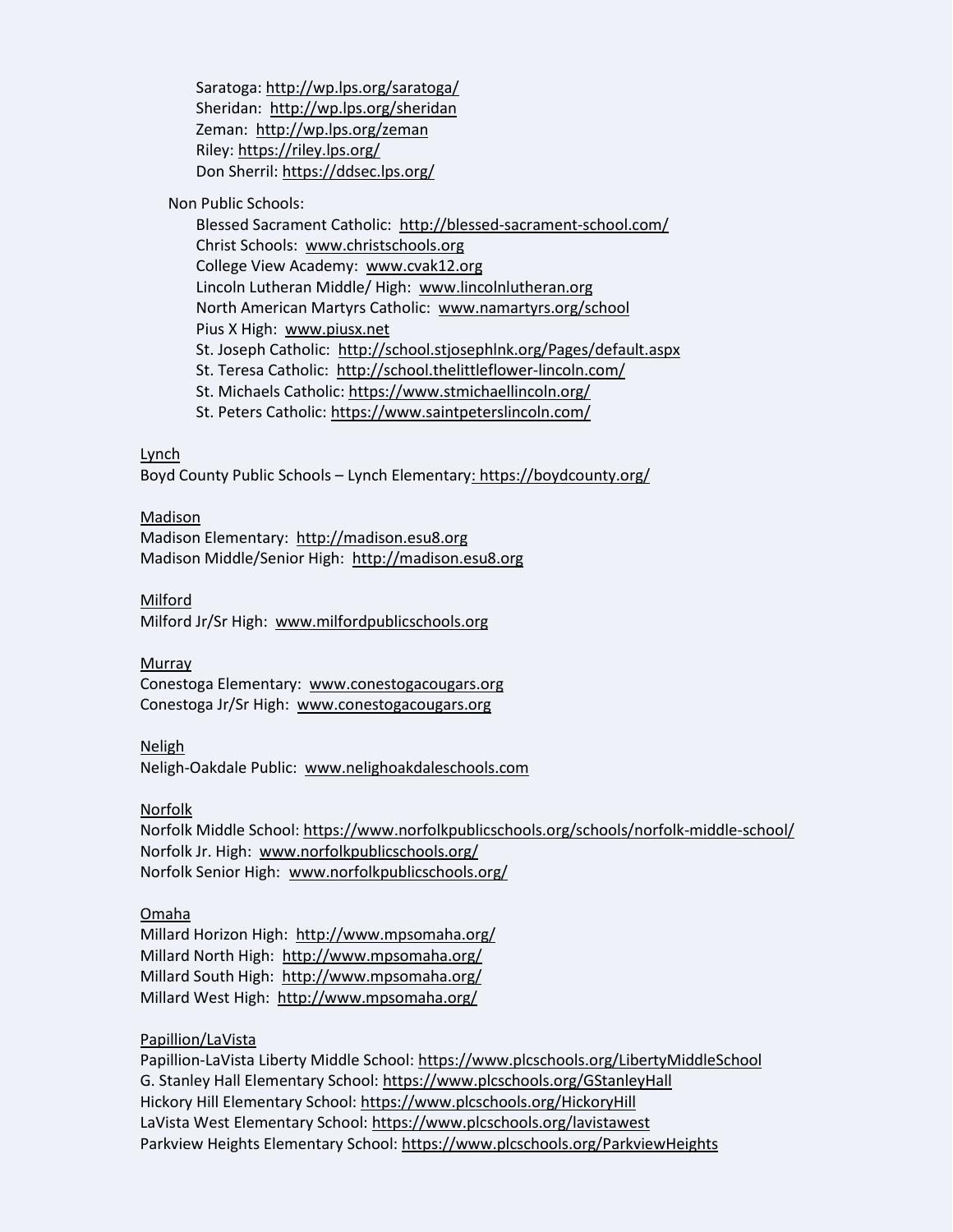Tara Heights Elementary School: <https://www.plcschools.org/taraheights> Rumsey Station Elementary School: <https://www.plcschools.org/RumseyStation> Portal Elementary School: <https://www.plcschools.org/Portal> LaVista Middle School:<https://www.plcschools.org/LaVistaMiddleSchool>

#### Pierce

Pierce Elementary: [www.piercepublic.org](http://www.piercepublic.org/) Pierce High: [www.piercepublic.org](http://www.piercepublic.org/)

#### **Plattsmouth**

Plattsmouth High School: <https://www.pcsd.org/Domain/79>

#### Raymond

Raymond Elementary School Raymond Central High: [www.rcentral.org](http://www.rcentral.org/)

#### Seward

Seward Elementary: [www.sewardpublicschools.org](http://www.sewardpublicschools.org/) Seward Middle: [www.sewardpublicschools.org](http://www.sewardpublicschools.org/) Seward High: [www.sewardpublicschools.org](http://www.sewardpublicschools.org/)

## Spencer

Boyd County Public High School: <https://boydcounty.org/>

#### **Stanton**

Stanton Community Schools: <https://www.scs-ne.org/>

#### Valparaiso

Raymond Central Elementary: [www.rcentral.org](http://www.rcentral.org/)

#### Wahoo

Bishop Neumann High: [www.bishopneumann.com](http://www.bishopneumann.com/) Wahoo Public: [www.wahooschools.org](http://www.wahooschools.org/)

#### Wayne

Wayne Elementary: [www.wayneschools.org/index.aspx?nid=123](http://www.wayneschools.org/index.aspx?nid=123)  Wayne Jr. High: [www.wayneschools.org/index.aspx?NID=118](http://www.wayneschools.org/index.aspx?NID=118) Wayne High: [www.wayneschools.org/index.aspx?nid=119](http://www.wayneschools.org/index.aspx?nid=119)

#### Weeping Water

Weeping Water Public Schools:<http://www.weepingwaterps.org/>

#### Wilber

Wilber-Clatonia Elementary: [www.wilber-clatonia.org](http://www.wilber-clatonia.org/) Wilber-Clatonia Jr/Sr High: [www.wilber-clatonia.org](http://www.wilber-clatonia.org/)

#### Winside

Winside Public: [www.winsidewildcats.org](http://www.winsidewildcats.org/)

#### Wymore

Southern Jr/Sr High: [www.southernschools.org](http://www.southernschools.org/)